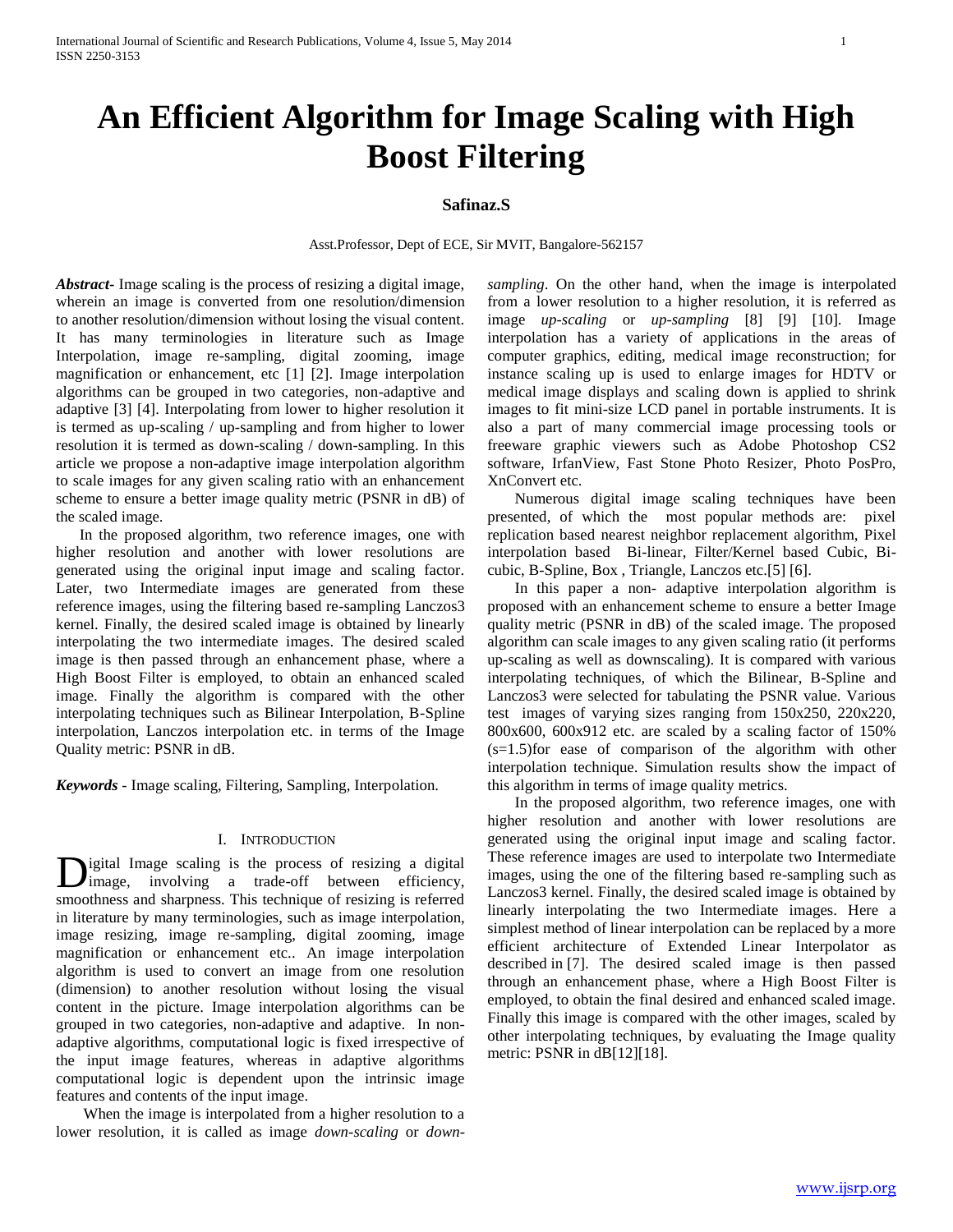International Journal of Scientific and Research Publications, Volume 4, Issue 5, May 2014 2 ISSN 2250-3153

### II. INTERPOLATION TECHNIQUES

 The principle in image scaling is to have a reference image as the base image, to construct a new scaled image. The constructed image can be smaller, larger, or equal in size depending on the scaling ratio. When enlarging an image, we are actually introducing empty spaces in the original base picture, which is the process of up-sampling. From this image we need to interpolate an appropriate pixel value to fill the empty spaces, through any of the non-adaptive, adaptive or filter based interpolation techniques [10] [11].

 *Nearest Neighbor Interpolation:* It is one of the fastest and simplest forms of interpolation technique. During enlarging (upscaling), the empty spaces will be replaced with the nearest neighboring pixel. Shrinking, on the other hand involves reduction of pixels.

 *Linear interpolation:* It is a basic form of interpolation. Here we interpolate / estimate pixel value of any arbitrary point between two or more given points. Mathematically linear interpolation is for interpolating functions of one variable (either 'x' or 'y') on a regular 1D grid.



$$
P = P1 + \frac{d(P2 - P1)}{D} \qquad OR \qquad P = P1 + \frac{(x - x1)(P2 - P1)}{(x2 - x1)}
$$

 *Bilinear image Interpolation:* It is an extension of linear interpolation for interpolating functions of two variables ('x' and 'y') on a regular 2D grid. This algorithm is a combination of two linear interpolations. The key idea is to perform linear interpolation first in one direction, and then again in the other direction.





 *Filter Based Interpolation:* The filtering-based methods are also known as re-sampling methods[13] [14]. As shown in



**Figure 3: Re-sampling / Filter based Interpolation**

Figure 3, the re-sampling from one discrete signal  $x[n]$  to a re-sampled signal y[n'] of a different resolution is computed as:  $y[n'] = \sum_{t=-w}^{w} h[t]x[n'-t]$ , where  $h[t]$  is the

interpolating function and w is the desired filtering window.

 In this paper, two different 2-D separable filters are selected, such as Cubic B-Spline kernel and Lanczos3 kernel for simulation and comparison of experimental results. The kernel functions of these filters are given below.

 *Cubic B-Spline:* It is a form of interpolation where the interpolant is a special type of piecewise polynomial called a Spline [15] [16] [17]. The kernel function of the cubic B-Spline is as follows:

$$
\beta^{2}(x) = \left\{\frac{1}{2}|x|^{3} + |x|^{2} + \frac{2}{3} \right\} , \quad |x| < 1
$$
  

$$
\beta^{2}(x) = \left\{-\frac{1}{6}|x|^{3} + |x|^{2} - 2|x| + \frac{4}{3} \right\} , 1 \leq |x| < 2
$$
  

$$
\beta^{2}(x) = 0 \qquad \qquad . Otherwise
$$

 *Lanczos re-sampling/filter:* It is a mathematical formula used to smoothly interpolate the value of a digital signal between its samples. It a dilated Sinc function windowed by the central humps. The sum of these translated and scaled kernels is then evaluated at the desired points. The Lanczos Kernel functions are as follows.

$$
L(x) = \begin{cases} \text{sinc}(x) \, \text{sinc}(x/a) & \text{if } -a < x < a \\ 0 & \text{otherwise} \end{cases}
$$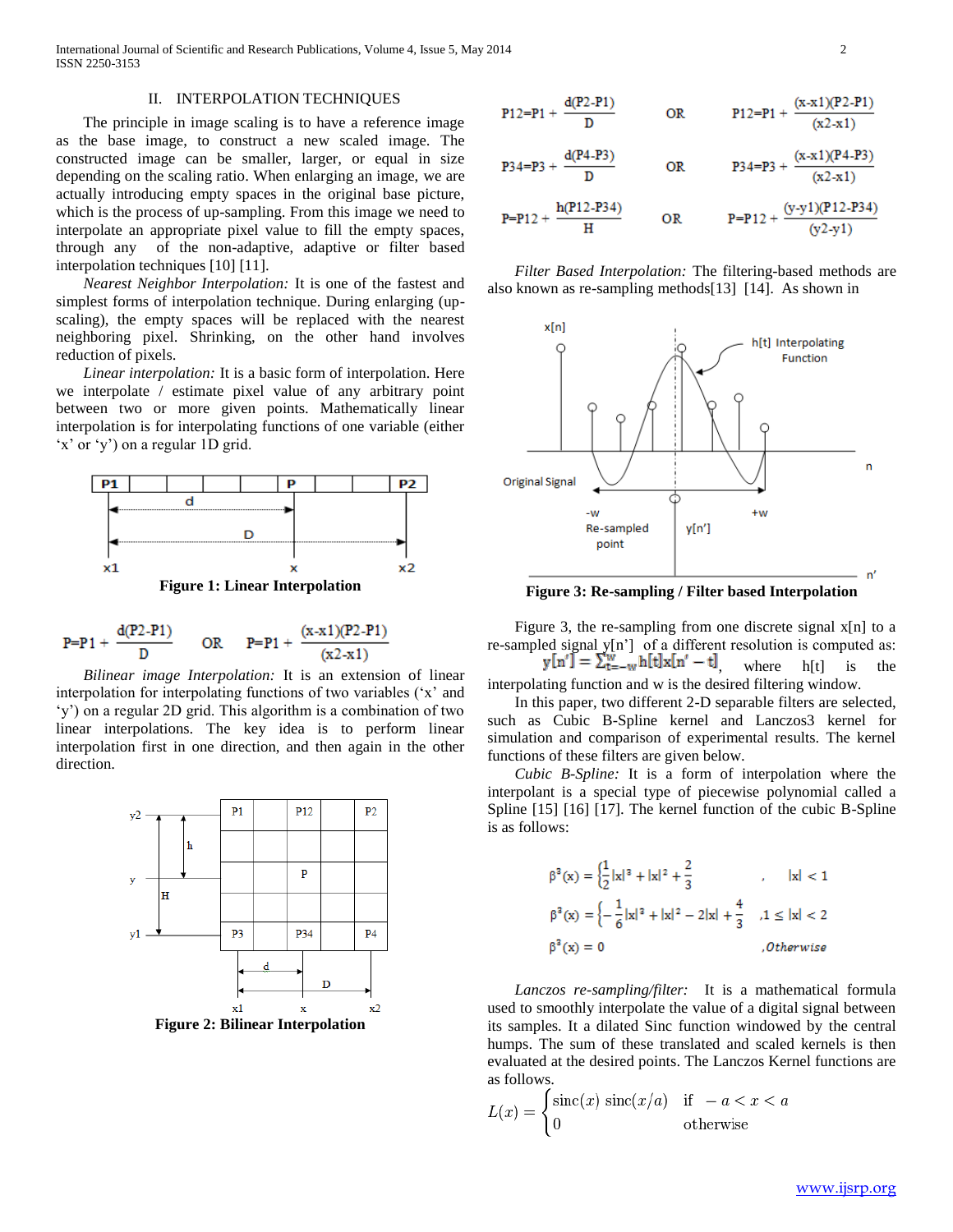International Journal of Scientific and Research Publications, Volume 4, Issue 5, May 2014 3 ISSN 2250-3153



 The parameter 'a' is positive integer, typically 2 or 3, which determines the size of the kernel. For  $a=2$  and  $a=3$ , the kernels are as shown in the Figure 4.



#### III. PROPOSED ALGORITHM

 The block diagram of the proposed algorithm is shown in the Figure 5. The input image X, with a resolution (m x n) is scaled by a factor S (scaling factor) to obtain an output image Y of a different resolution (i x j). We have the following representation for images produced after every stage of the proposed algorithm. X (m x n): Input Image, S: Scaling Factor X1(m1 x n1): Larger Reference Image X2(m2 x n2): Smaller Reference Image Y1 (i1 x j1): Intermediate Image 1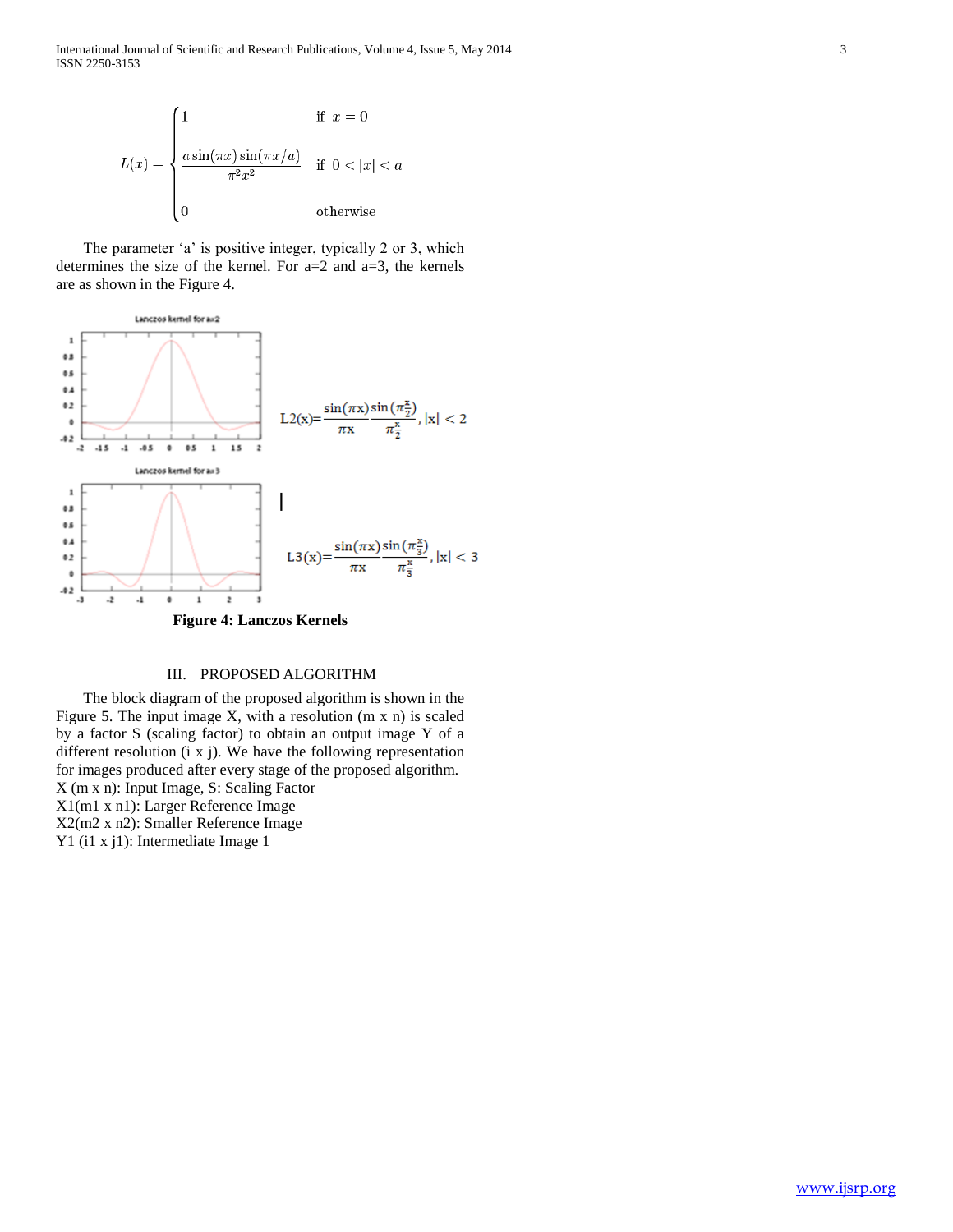International Journal of Scientific and Research Publications, Volume 4, Issue 5, May 2014 4 ISSN 2250-3153



Figure 5: Block Diagram of Proposed Algorithm

 The Flow chart of the proposed algorithm is shown in the Figure 6.



**Figure 6: Flow Chart of Proposed Algorithm**

- The algorithm consists of basically four stages:
- 1. Reference image generation
- 2. Intermediate image generation
- 3. Linear interpolation
- 4. High Boost filtering for Image enhancement.

 The proposed algorithm makes use of some of the previously mentioned scaling methods. Out of the various methods, Lanczos3 kernel is selected for simulation in the proposed algorithm. Figure 7 and Figure 8 show the first three stages. The two reference images are generated (Larger reference image and Smaller reference image) from the input image and scaling factor, using the Lancoz3 re-sampling method. The input image is scaled by twice the scaling factor i.e. (2\*S) to obtain the larger image and is scaled by half the scaling factor (0.5\*S) to obtain the smaller image. This initial step to generate the reference images is important, with a view to ensure that the interpolated image is within the range of pixel values of the input image. These reference images are used to obtain the intermediate images having the resolutions as per the desired scaling factor specified. These two images of same sizes are further used to linearly interpolate the required scaled output image(Y  $(i \times j)$ ) using the interpolation equation.

$$
Y = Y1 + h(Y2 - Y1)
$$

$$
h = \frac{W1 - width}{W1 - W2}
$$

W1: Width of larger reference image W2: Width of smaller reference image Width: Width of larger reference image



**Figure 7: Blocks to Generate Reference Image**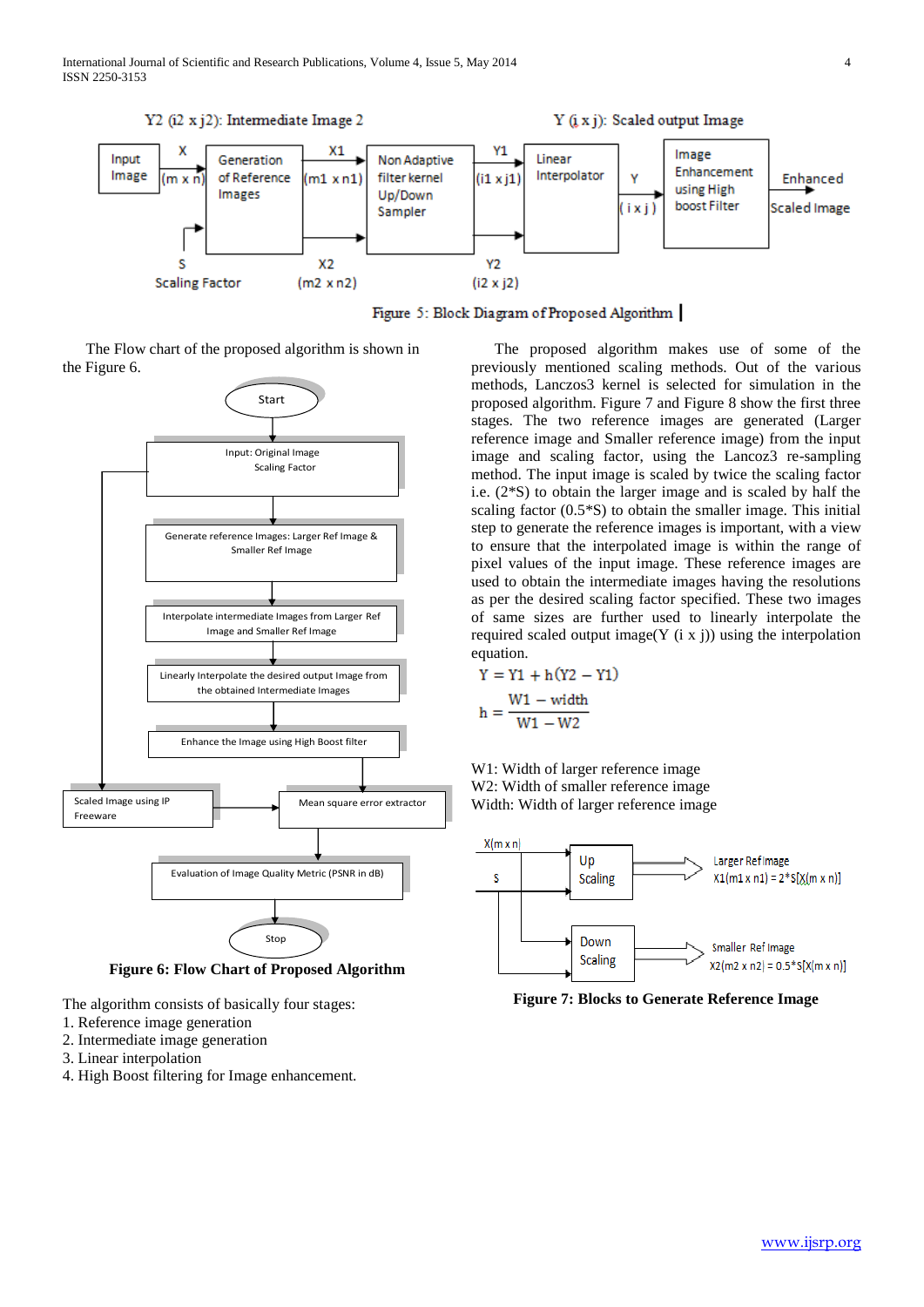International Journal of Scientific and Research Publications, Volume 4, Issue 5, May 2014 5 ISSN 2250-3153



**Figure 8: Blocks of Proposed Algorithm to obtain the Scaled Image**

 The last stage of Image Enhancement [22] [23] [24] [25] involves a High Boost Filter (HBF) as shown in the Figure 9. This filter is simulated by a simple Averaging Kernel/Mask along with a Subtraction and an addition. The quality of the scaled output image is significantly enhanced using the HBF.



**Figure 9: Image Enhancement of the Scaled Image using High Boost Filtering**

## IV. EXPERIMENTAL RESULTS AND **COMPARISONS**

 The performance of the proposed algorithm, and the quality metric of the enhanced scaled image is measured using a Mean Square Error Extractor. The extractor requires two images of same sizes to evaluate the error between them. In order to evaluate the quality of the scaled image obtained from the PA, comparison is done a scaled image obtained from a Image Processing freeware such as Irfan View(IRV), Adobe Photoshop, FastStone Photo Resizer(FSPR), Image Analyzer, XnConvert, Photo PosPro etc. In this paper we have selected Irfan View and FastStone Photo Resizer for tabulation purpose. The image quality metric: Peak Signal to Noise Ratio PSNR is commonly used to measure the quality of the image. It is expressed in decibel scale (dB).High value of PSNR indicates a high quality of image. It is defined via Mean Square Error (MSE). Lower value of MSE results in High value of PSNR [12]. The Extractor uses the following relationships to evaluate the PSNR:

$$
MSE = \!\frac{1}{i * j} \!\sum_{k=1}^i \sum_{l=1}^j Y_{IP}(k,l) - \, Y_{PA}(k,l)
$$

Where YIP : Scaled image using Image Processing Freeware (IRV / FSPR)

YPA : Scaled image using Proposed algorithm.

i \* j: Total number of Pixels in the scaled image.

$$
PSNR = 10 * log_{10} \left( \frac{Max\_peak\_value^2}{MSE} \right)
$$

 The proposed algorithm is implemented in MATLAB. Images of various resolutions and sources are selected for test purpose as shown in the Figure 10. Comparison of PSNR (dB) value of the Scaled images using the Proposed Algorithm and various Interpolation methods along with related graphs are shown in Table I. and Figure 11. Some of selected original and scaled images with their PSNR in dB (for Irfan View freeware) are shown in the Figure 12.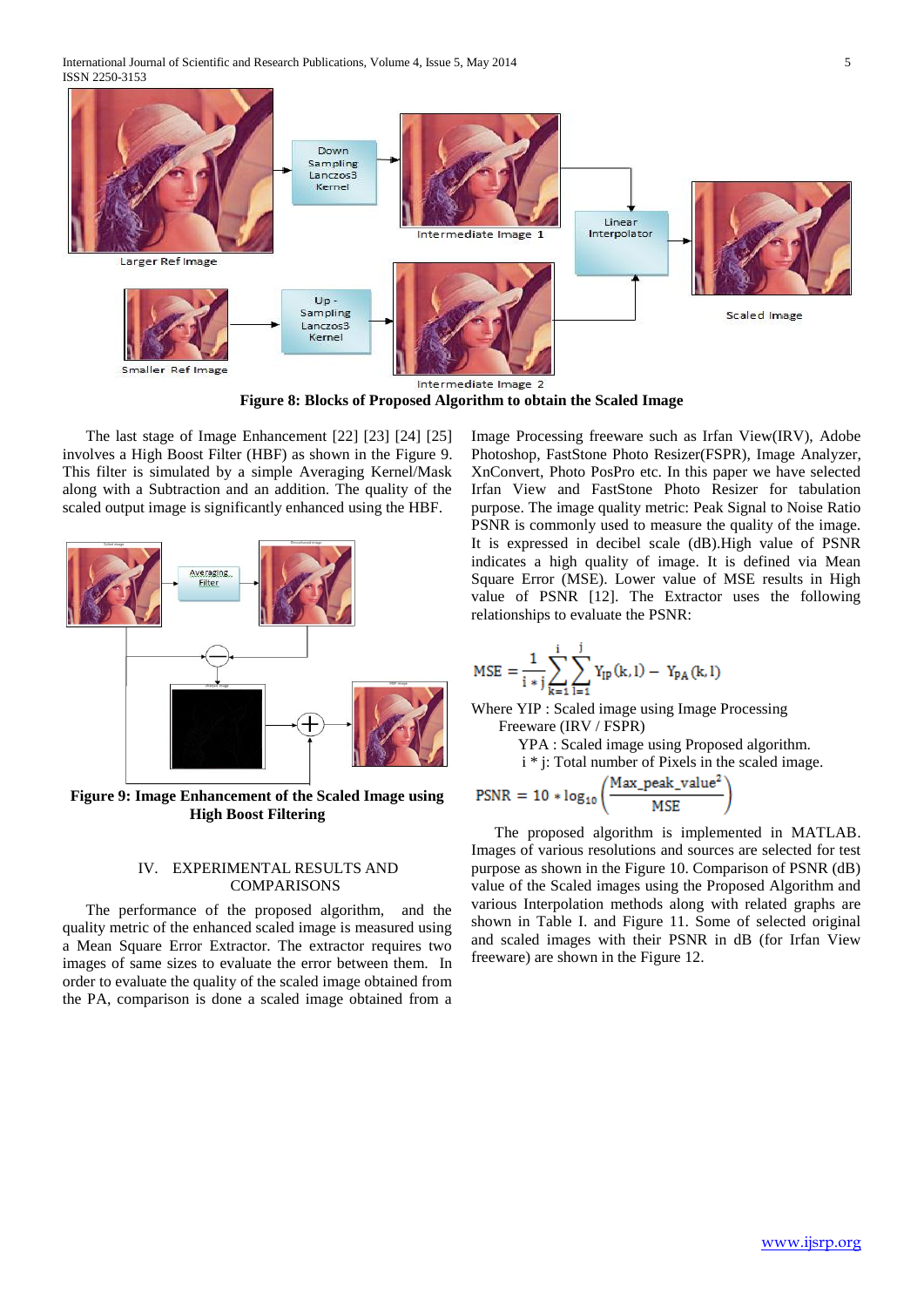

**Figure 10: Various Original Images of different resolutions selected for scaling by a factor of S=1.5 (150%)**

# **TABLE I: Average PSNR (dB) values over 3 RGB channels for images scaled by a scaling factor S=1.5 (150%), using different Interpolation methods and Proposed Algorithm.**

|                                                 | <b>PSNR in dB</b>              |                 |  |                 |  |                |  |                           |
|-------------------------------------------------|--------------------------------|-----------------|--|-----------------|--|----------------|--|---------------------------|
| <b>Test Images scaled</b><br>using IP Softwares |                                | <b>Bilinear</b> |  | <b>B-Spline</b> |  | <b>Lanczos</b> |  | <b>Proposed Algorithm</b> |
| Lena 220 x 220<br>330 x 330                     | <b>Irfan View</b>              | 44.9199         |  | 38.4665         |  | 44.5689        |  | 48.1416                   |
|                                                 | <b>FastStone Photo Resizer</b> | 33.6841         |  | 40.5043         |  | 47.5912        |  | 51.5424                   |
| <b>Titanic 150 x 200</b><br>225 x 300           | <b>Irfan View</b>              | 45.0269         |  | 40.2033         |  | 44.3559        |  | 46.7531                   |
|                                                 | <b>FastStone Photo Resizer</b> | 34.9572         |  | 42.9569         |  | 46.9319        |  | 49.8649                   |
| Flower1 152 x 160<br>228 x 240                  | <b>Irfan View</b>              | 41.1948         |  | 36.2809         |  | 41.1465        |  | 44.7460                   |
|                                                 | <b>FastStone Photo Resizer</b> | 32.7533         |  | 38.8471         |  | 44.1186        |  | 48.7715                   |
| Tower 800 x 600<br>1200 x 900                   | <b>Irfan View</b>              | 48.5737         |  | 41.5097         |  | 48.2700        |  | 51.4781                   |
|                                                 | <b>FastStone Photo Resizer</b> | 35.6265         |  | 44.1880         |  | 52.1714        |  | 55.9652                   |
| <b>Tennis 300 x 400</b><br>450 x 600            | <b>Irfan View</b>              | 40.8483         |  | 36.7906         |  | 41.0073        |  | 44.1243                   |
|                                                 | <b>FastStone Photo Resizer</b> | 33.8338         |  | 38.3241         |  | 42.8303        |  | 46.7703                   |
| Scene 384 x 512<br>576 x 768                    | <b>Irfan View</b>              | 44.4918         |  | 38.4490         |  | 43.2950        |  | 45.9669                   |
|                                                 | <b>FastStone Photo Resizer</b> | 34.5588         |  | 41.6524         |  | 47.9475        |  | 52.7681                   |
| Clock 600 x 800                                 | <b>Irfan View</b>              | 42.3524         |  | 35.9430         |  | 42.2440        |  | 45.5074                   |
| 900 x 1200                                      | <b>FastStone Photo Resizer</b> | 30.7017         |  | 37.9400         |  | 44.7180        |  | 48.2819                   |
| Flower2 520 x 520<br>780 x 780                  | <b>Irfan View</b>              | 44.0837         |  | 39.6072         |  | 44.5883        |  | 47.6646                   |
|                                                 | <b>FastStone Photo Resizer</b> | 36.8752         |  | 41.9555         |  | 47.9808        |  | 52.4849                   |
| Pisa 600 x 912<br>900 x 1368                    | <b>Irfan View</b>              | 47.9018         |  | 40.5232         |  | 47.7685        |  | 51.2051                   |
|                                                 | <b>FastStone Photo Resizer</b> | 34.2324         |  | 42.9351         |  | 51.5311        |  | 55.5937                   |
| Flower3 360 x 480<br>540 x 720                  | <b>Irfan View</b>              | 39.2479         |  | 34.8677         |  | 39.1715        |  | 42.5708                   |
|                                                 | <b>FastStone Photo Resizer</b> | 32.8687         |  | 37.4669         |  | 42.4229        |  | 47.0576                   |

→ Bilinear → B-Spline → Lanczos → Proposed Algorithm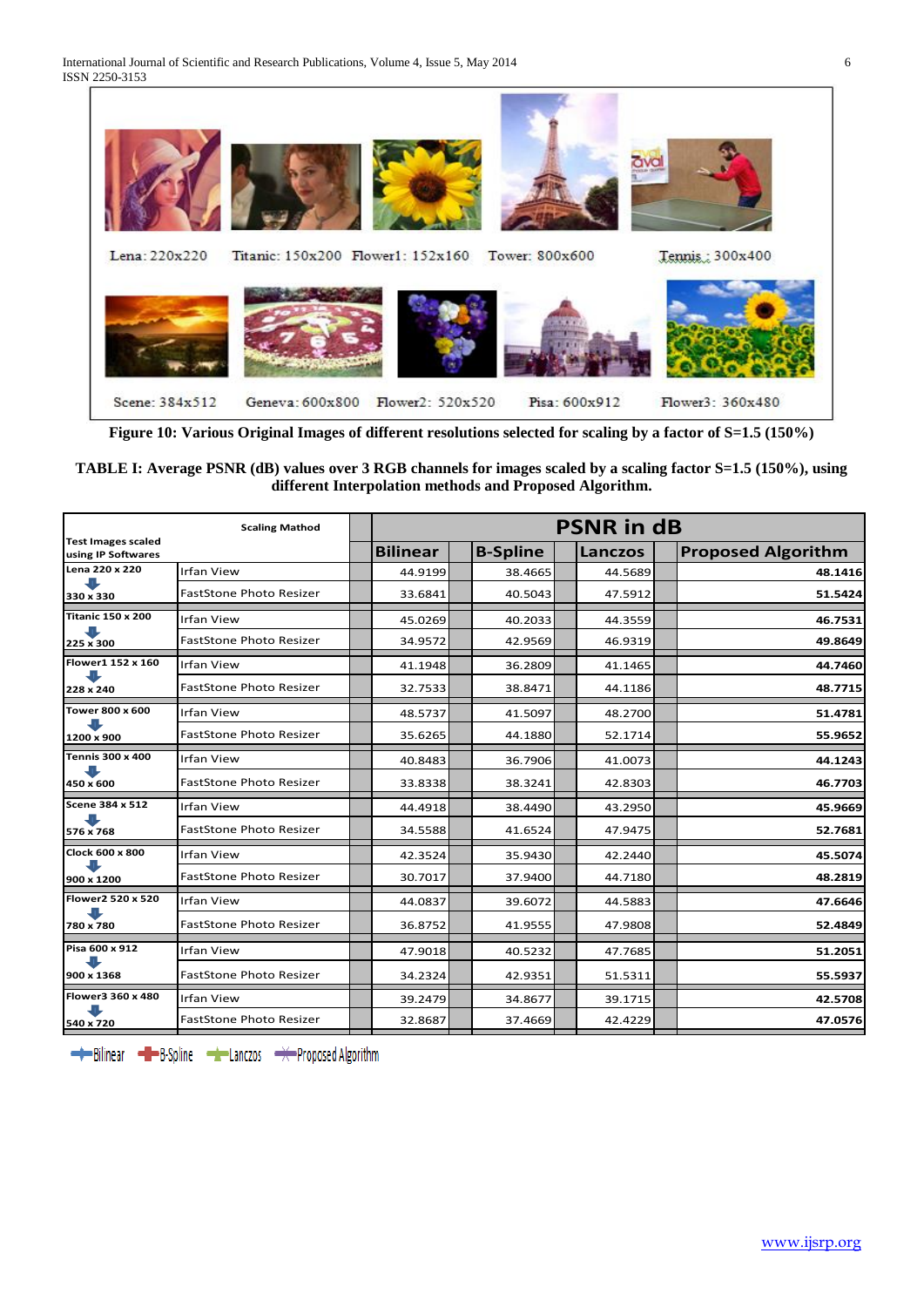International Journal of Scientific and Research Publications, Volume 4, Issue 5, May 2014 7 ISSN 2250-3153



**Figure 11: Comparison graphs of the various Interpolation methods and PA.**

### V. CONCLUSION

 An efficient Interpolation algorithm for image scaling is proposed with an enhancement scheme which provides a high image quality (PSNR in dB) in comparison with Bilinear, B-Spline and Lanczos interpolating methods. Image interpolation algorithms are extensive used in medical imaging. The presented work deals with Spatial domain analysis [26] of the images, therefore resulting in a breakthrough for a Fourier domain and Wavelet domain analysis [21] of the images for researchers. The PA for image scaling can be effectively applied for video frames, in order to achieve an efficient video scaling algorithm [19] [20]. A video scaler with a good video scaling algorithms are suitable for gaming, real-time image processing software and wide range of emulators, allowing a low resolution game to be more visually appealing on a High Definition displays and in wide range of applications such as consumer electronics (HDTV, Mobiles, Video game, DVD/Blu-ray disc), AV equipments (video editing, video switching) found as a part of home theatre and projected presentation systems. Hence there is a need of an efficient scaling algorithm to be incorporated in video processing devices to improve the apparent definition of video signals.

# ACKNOWLEDGMENT

 The author would like to thank Noor Ahmed , for extending his great help during this research. Many thanks to family, friends and faculty of Sir MVIT for final improvements.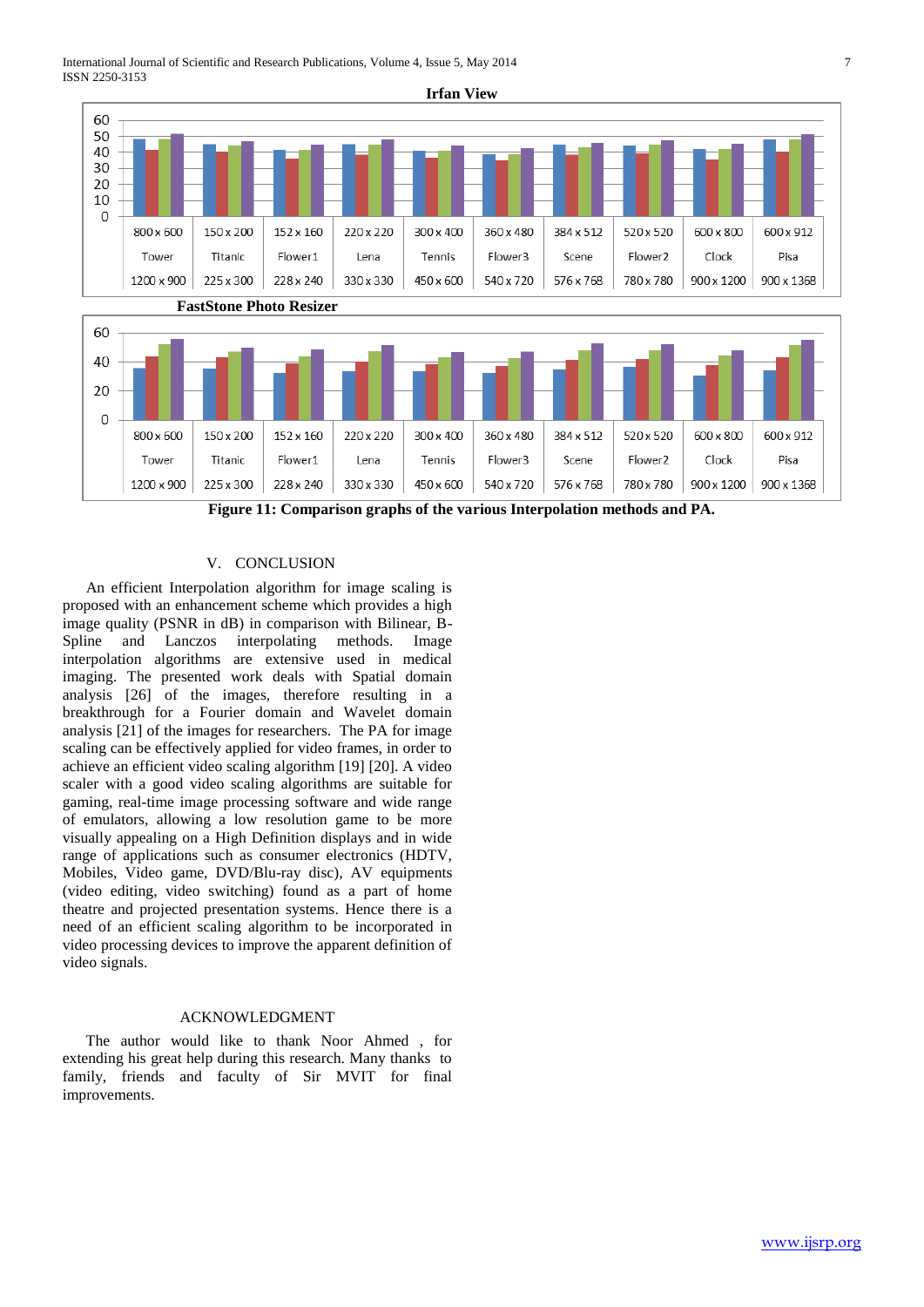

**Figure 12:Scaled images using the Proposed Algorithm, for scaling factor S=1.5. (a) Original Lena image( 220x220). (b) Scaled Lena image (330x330), PSNR= 48.1416 dB.(c) Original Titanic image( 150x200). (d) Scaled Titanic image (225x300), PSNR= 46.7531 dB. (e) Original Flower1 image( 152x160). (f) Scaled Flower1 image (228x240), PSNR= 44.7460 dB. (g) Original Tower image (800x600). (h) Scaled Tower image (1200x900), PSNR= 51.4781 dB. (i) Original Tennis image( 300x400). (j) Scaled Tennis image (450x600), PSNR= 44.1243 dB. (k) Original Geneva image (600x800). (l) Scaled Titanic image (900x1200), PSNR= 45.5074 dB.**